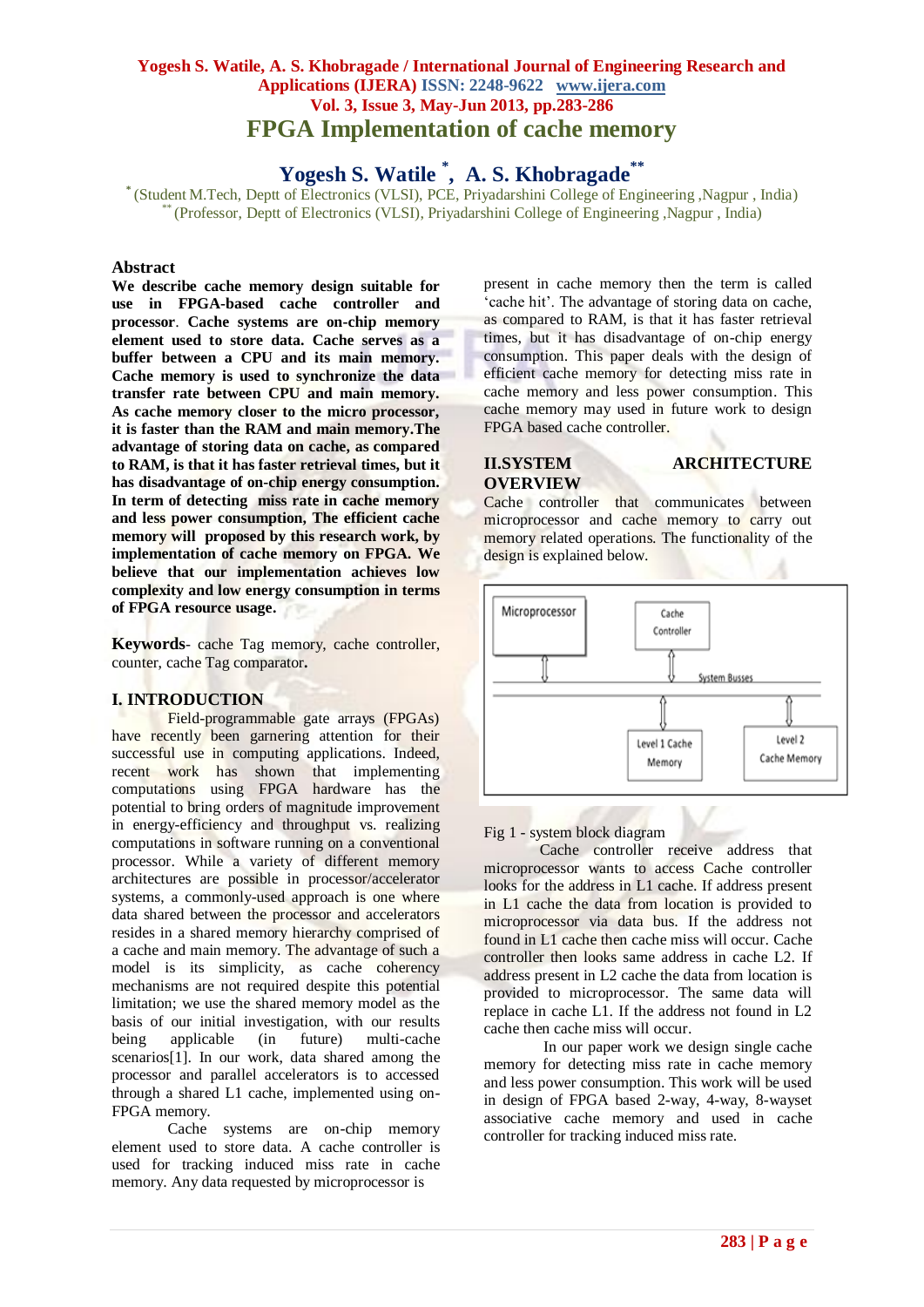## **Yogesh S. Watile, A. S. Khobragade / International Journal of Engineering Research and Applications (IJERA) ISSN: 2248-9622 www.ijera.com Vol. 3, Issue 3, May-Jun 2013, pp.283-286**

## **III. DESIGNED WORK**

In our designed work, we designed cache memory L1 using FPGA. In future with reference to designed work we can design set associative cache memory as set associative cache strike a good balance between lower miss rate and higher cost[5]. Cache memory consist Cache tag memory, cache data memory, cache tag comparator and counter. Our paper work deal with detection of cache misses. We designed cache tag memory, cache tag comparator and 10-bit counter and need not to design cache data memory for detecting cache misses as address is stored in tag memory and data is stored data memory. Address Requested by microprocessor is compared with address of data in main memory those are stored in tag memory.

The cache tag memory stored address of data in main memory. Cache tag memory is modelled using behavioural style of modelling in VHDL (for example: 22-bit cache tag memory).



Figure 2: cache tag memory

Figure 2 shows the diagram of cache tag memory of 22 bit. When 'we'=1 it performs writing operation and 'we'=0 it performs reading operation. Data stored in the tag memory will be a addresses of main memory. The 10-bit counter used to generate 10 bit address for writing and reading operation of cache tag memory**.** 10-bit counter is modelled using behavioural style of modelling in VHDL.



Figure 3: 10-bit Counter

.

Figure 3 shows the diagram of 10-bit counter. For each clock pulse counter is incremented by one. 10 bit counter provides 10-bit addresses to cache tag memory during writing and reading operation. The 22-bit cache tag comparator Cache tag comparator is used to compare address requested by microprocessor and address stored in tag memory. 22-bit cache tag comparator is modelled using behavioural style of modelling in VHDL.



Figure 4: 22-bit cache tag comparator Figure 4 shows the diagram of 22-bit cache tag comparator .22-bit Cache tag comparator is compare 22-bit address requested by microprocessor and 22 bit address stored in tag memory. Address requested by microprocessor is 32-bit out which 22-bit address is used to compare with tag address.8-bit address is used as a set address and 2-bit address is used as a offset word address. To design set associative cache memory, we have to make number of sets of such cache memory which will be our future work.



The implementation of cache memory requires cache tag memory, 10-bit counter and cache tag comparator as shown in figure 6

#### **IV: SIMULATION RESULTS**

Figure 7 shows the simulation results of cache memory. Cache memory is written in a VHDL. modelsim platform is used for simulation. To achieve the synthesis of cache memory, Xilinx platform is used. as shown in simulation results it is found that if address requested by microprocessor is matched with the address stored in cache tag memory then the cache hit will occurs, if not then cache miss will occurs.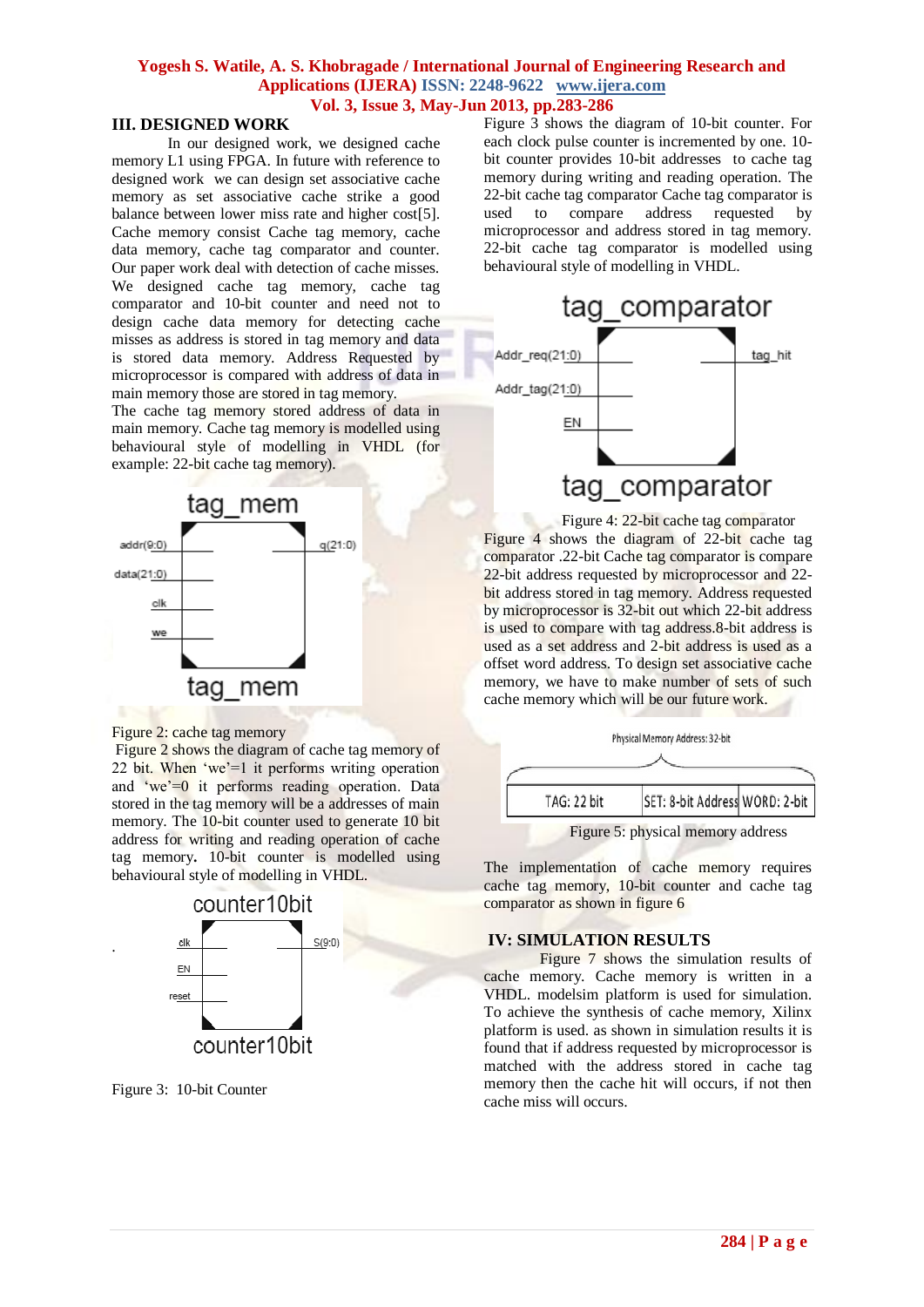## **Yogesh S. Watile, A. S. Khobragade / International Journal of Engineering Research and Applications (IJERA) ISSN: 2248-9622 www.ijera.com Vol. 3, Issue 3, May-Jun 2013, pp.283-286**



Figure 7: simulation results

#### **VII. CONCLUSION**

In this paper, we have presented design of cache memory on FPGA for detecting cache miss. Such an approach would be of great utility to many modern embedded applications, for which both high-performance and low-power are of great importance. This cache memory may used in future work to design FPGA based set associative cache memory and cache controller for tracking the induced miss rate in cache memory.

#### **REFERENCES**

[1] Jongsok Choi, Kevin Nam, Andrew Canis, Jason Anderson, Stephen Brown, and Tomasz Czajkowski, "Impact of Cache Architecture and Interface on Performance and Area of FPGA-Based Processor/Parallel-Accelerator Systems" ECE Department, University of Toronto, Toronto, ON, Canada ,Altera Toronto Technology Centre, Toronto, ON, Canada